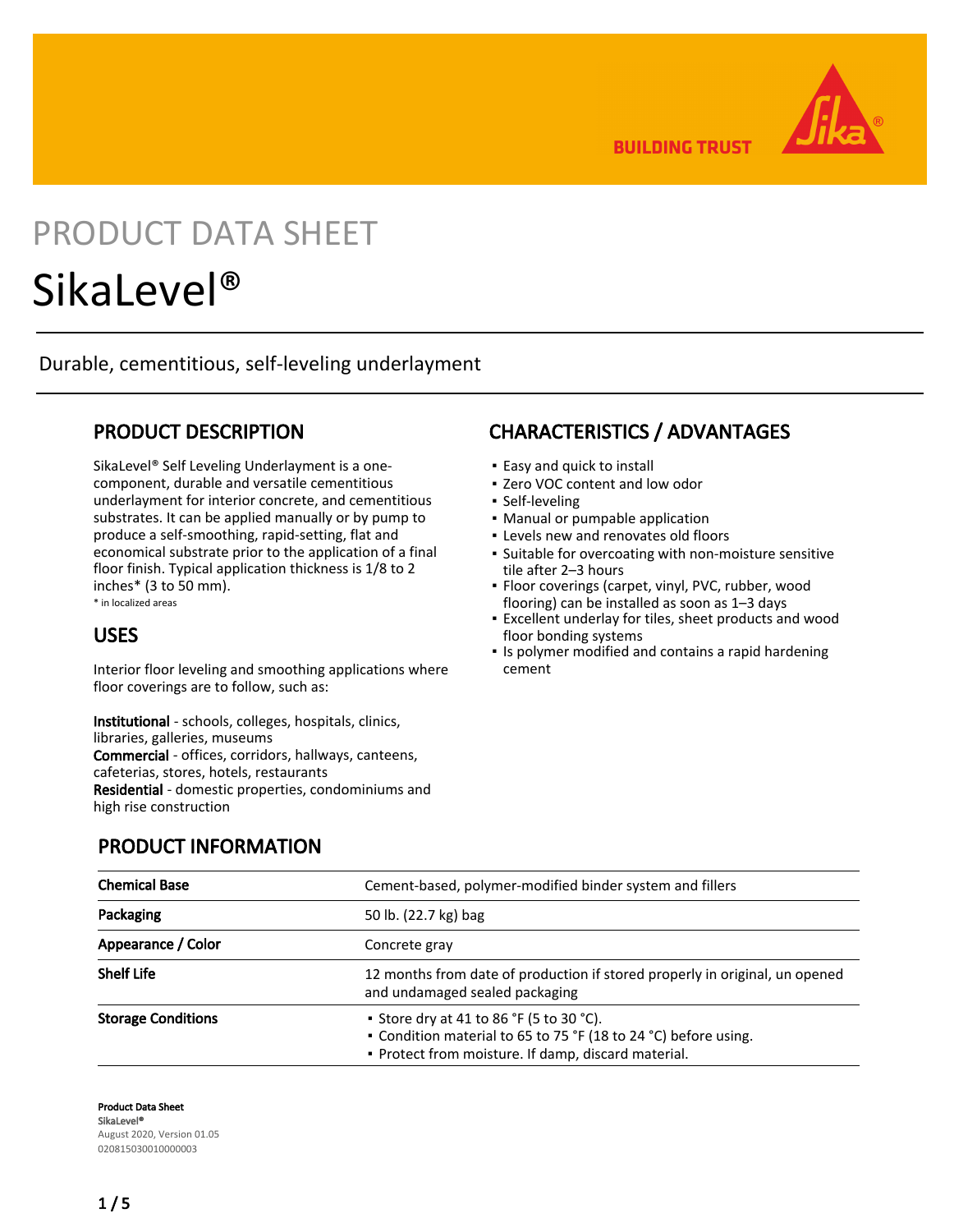## TECHNICAL INFORMATION

| <b>Compressive Strength</b>      | 24 hours<br>7 days                                                                                                                                                                                                                                                                                                                                     | 50 °F (10 °C)<br>1,000 psi<br>1,625 psi | 73 °F (23 °C)<br>1,250 psi<br>2,500 psi | 86 °F (30 °C)<br>1,390 psi<br>2,600 psi                                                                                                                                                 | (ASTM C-109)<br>Tested at:<br>73 °F (23 °C)<br>50 % R.H. |  |
|----------------------------------|--------------------------------------------------------------------------------------------------------------------------------------------------------------------------------------------------------------------------------------------------------------------------------------------------------------------------------------------------------|-----------------------------------------|-----------------------------------------|-----------------------------------------------------------------------------------------------------------------------------------------------------------------------------------------|----------------------------------------------------------|--|
|                                  | 28 days                                                                                                                                                                                                                                                                                                                                                | 2,875 psi                               | 3,750 psi                               | 3,120 psi                                                                                                                                                                               |                                                          |  |
| <b>Flexural Strength</b>         | 1,150 psi (8 MPa) (28 days)                                                                                                                                                                                                                                                                                                                            |                                         |                                         |                                                                                                                                                                                         | (ASTM C348)<br>Tested at:<br>73 °F (23 °C)<br>50 % R.H.  |  |
| <b>Tensile Adhesion Strength</b> | Pull-Out Strength 3/16" (5 mm) thickness with<br>SikaLevel <sup>®</sup> Primer > 290 psi (2 MPa)                                                                                                                                                                                                                                                       | (ACI 503)                               |                                         |                                                                                                                                                                                         |                                                          |  |
| <b>Thermal Resistance</b>        | Suitable for use with underfloor heating systems                                                                                                                                                                                                                                                                                                       |                                         |                                         |                                                                                                                                                                                         |                                                          |  |
| <b>APPLICATION INFORMATION</b>   |                                                                                                                                                                                                                                                                                                                                                        |                                         |                                         |                                                                                                                                                                                         |                                                          |  |
| <b>Mixing Ratio</b>              | 1 gallon (3.79 L) of water per 50 lb. (22.7 kg) bag                                                                                                                                                                                                                                                                                                    |                                         |                                         |                                                                                                                                                                                         |                                                          |  |
| Coverage                         | Depth<br>$1/8"$ (3.2mm)<br>$1/4"$ (6.3mm)<br>$1/2$ " (12.5mm)<br>$1"$ (25mm)<br>material waste)                                                                                                                                                                                                                                                        |                                         |                                         | Sq. Ft.<br>42 ft <sup>2</sup><br>$21$ ft <sup>2</sup><br>$11$ ft <sup>2</sup><br>$5.3$ ft <sup>2</sup><br>(Coverage figures do no include allowance for surface profile and porosity or |                                                          |  |
| <b>Layer Thickness</b>           | • 1/8" up to 2" (3 up to 50 mm)<br>• Can be extended with pre-washed 3/8" pea-gravel up to 2.5" (64 mm)                                                                                                                                                                                                                                                |                                         |                                         |                                                                                                                                                                                         |                                                          |  |
| <b>Ambient Air Temperature</b>   | 41-86 °F (5-30 °C)                                                                                                                                                                                                                                                                                                                                     |                                         |                                         |                                                                                                                                                                                         |                                                          |  |
| <b>Substrate Temperature</b>     | For application, between 41-86 °F (5-30 °C)                                                                                                                                                                                                                                                                                                            |                                         |                                         |                                                                                                                                                                                         |                                                          |  |
| <b>Maturing time</b>             | Initial Set: 45-90 min.<br>Final Set: 70-100 min.                                                                                                                                                                                                                                                                                                      |                                         |                                         |                                                                                                                                                                                         | (ASTM C-191)<br>Tested at:<br>73 °F (23 °C)<br>50 % R.H. |  |
| Pot Life                         | Approx. 25 minutes                                                                                                                                                                                                                                                                                                                                     |                                         |                                         |                                                                                                                                                                                         |                                                          |  |
| <b>Waiting / Recoat Times</b>    | Foot Traffic: 2-3 hours for foot traffic<br>Ready for Covering:<br>- Tile/Stone/non-moisture sensitive flooring: 2-3 hours<br>• PVC/ Carpet/Vinyl/Rubber flooring: 1 day<br>• Hardwood/Engineered Wood flooring: 3 days<br>For coatings (ex. epoxy):<br>• 1/8" depth: 3 to 4 days<br>$\cdot$ 1/2" depth: 7 to 8 days<br>Over 1/2" depth: 14 to 15 days |                                         |                                         |                                                                                                                                                                                         |                                                          |  |
|                                  |                                                                                                                                                                                                                                                                                                                                                        |                                         |                                         |                                                                                                                                                                                         |                                                          |  |

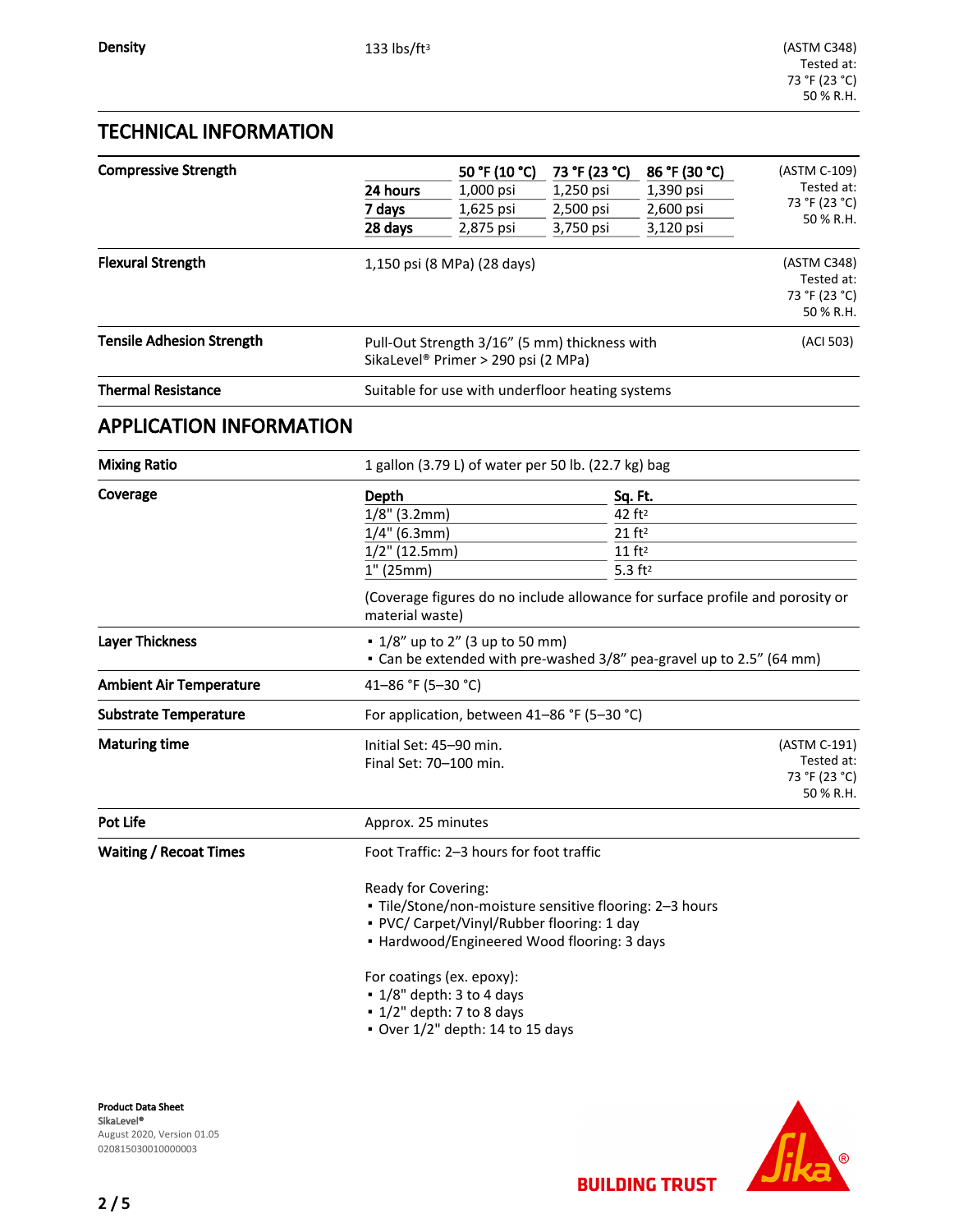## APPLICATION INSTRUCTIONS

#### SURFACE PREPARATION

All substrate must be dry, stable, sound and free of all contaminants such as grease, oil, paint, wax, dust, curing and sealing compounds that will interfere with the penetration the primer and the adhesion of SikaLevel®.

Careful consideration should be given to the selection of the method of mechanical surface preparation and the timing of application of primer and underlayment. Immediately following mechanical preparation on some excessively porous substrates, outgassing will increase for a short period of time (approx. 48 hours) until equilibrium in slab vapor pressure and the ambient environment is reached. Consult Sika Technical Service for recommendations.

Concrete & Cement Substrates: Prepare concrete, cement and dense substrates, including ceramic, quarry and vinyl tiles by mechanical means, such as shot blasting, sandblasting, water-jetting, scarifying, or other appropriate methods, to achieve an open-textured, finegripping surface (ICRI - CSP 3 minimum). Weak surfaces should be removed. All cracks and holes should be similarly filled to prevent seepage. Repair with Sika® Level Skim Coat prior to priming and levelling. The compressive strength of the concrete substrate should be at least 2,900 psi (20 MPa) at 28 days with a minimum tensile strength of 200 psi (1.4 MPa).

Cutback Adhesive: Old water-soluble adhesives should be removed completely. Old water-resistant adhesives should be mechanically removed as far as possible. The complete mechanical removal of cutback (i.e. grinding, sanding and blasting) can be hazardous as old cutback adhesive may contain asbestos. Do not sand or grind adhesive residue. Harmful dust may result. Inhalation of asbestos dust may cause asbestosis or other serious bodily harm. Please consult the adhesive manufacturer and all applicable government agencies for rules and regulations concerning the removal of flooring and adhesives that contain asbestos.

#### Priming

Prime standard absorbent substrates such as concrete and cement with SikaLevel® Primer. This product is not a vapor barrier and will allow free passage of moisture. Follow the directions of the floor covering manufacturer regarding the maximum allowable substrate moisture content and test the substrate prior to installing SikaLevel®.

### MIXING

Pour 1 gallon (4 quarts) of cool potable water (70 °F) into a suitably sized and clean mixing container, using a calibrated measuring jug, or similar, to ensure strict control of the water content (do not over-watering). If available water is not at this temperature, then consideration should be given to cooling/heating the water. Add SikaLevel® to the water, while slowly stirring, adding the complete contents of the 50 lb. bags.

Mix with a high-speed drill (more than 650 rpm) and an egg beater style mixing paddle to blend water and powder for approximately 3 minutes, until a lump-free and uniform mix has been produced. Do not overmix or allow the paddle to rise above the level of material as this will introduce and entrap air into the mix, potentially shortening the working life or causing pinholing in the underlayment. Let the mixed material stand until the majority of air bubbles have dispersed.

#### APPLICATION

Pour the mix and spread using a smoothing trowel. Even surfaces are easily achieved using a pin leveler. In higher thickness using a spike roller is recommended. Avoid contact to vertical structures by putting in an edge strip such as foam tape.

If a second layer of leveling compound has to be applied, prime the first layer with Sika® Level Primer when the first layer is walkable. The maximum layer thickness must not be exceeded in case of two layer applications. The second layer must not exceed the layer thickness of the first layer.

Protect curing SikaLevel® layers from high ambient temperatures, direct sunlight and ensure an adequate air circulation.

The cured surface of SikaLevel® must be protected from any type of contamination by installing a suitable coating. Always install an adequate number of properly located test areas, to include the finish flooring, to determine the suitability of the product for its intended use. As floor coverings vary, always contact and rely upon the floor covering manufacturer for specific directions such as maximum allowable moisture content, adhesive selection, and intended end use of the product. Low substrate temperatures and/or high ambient humidity require longer drying times for primers. SikaLevel® is not intended to be use as a wear layer.

All cement based products have the potential for

Product Data Sheet SikaLevel® August 2020, Version 01.05 020815030010000003



**BUILDING TRUST**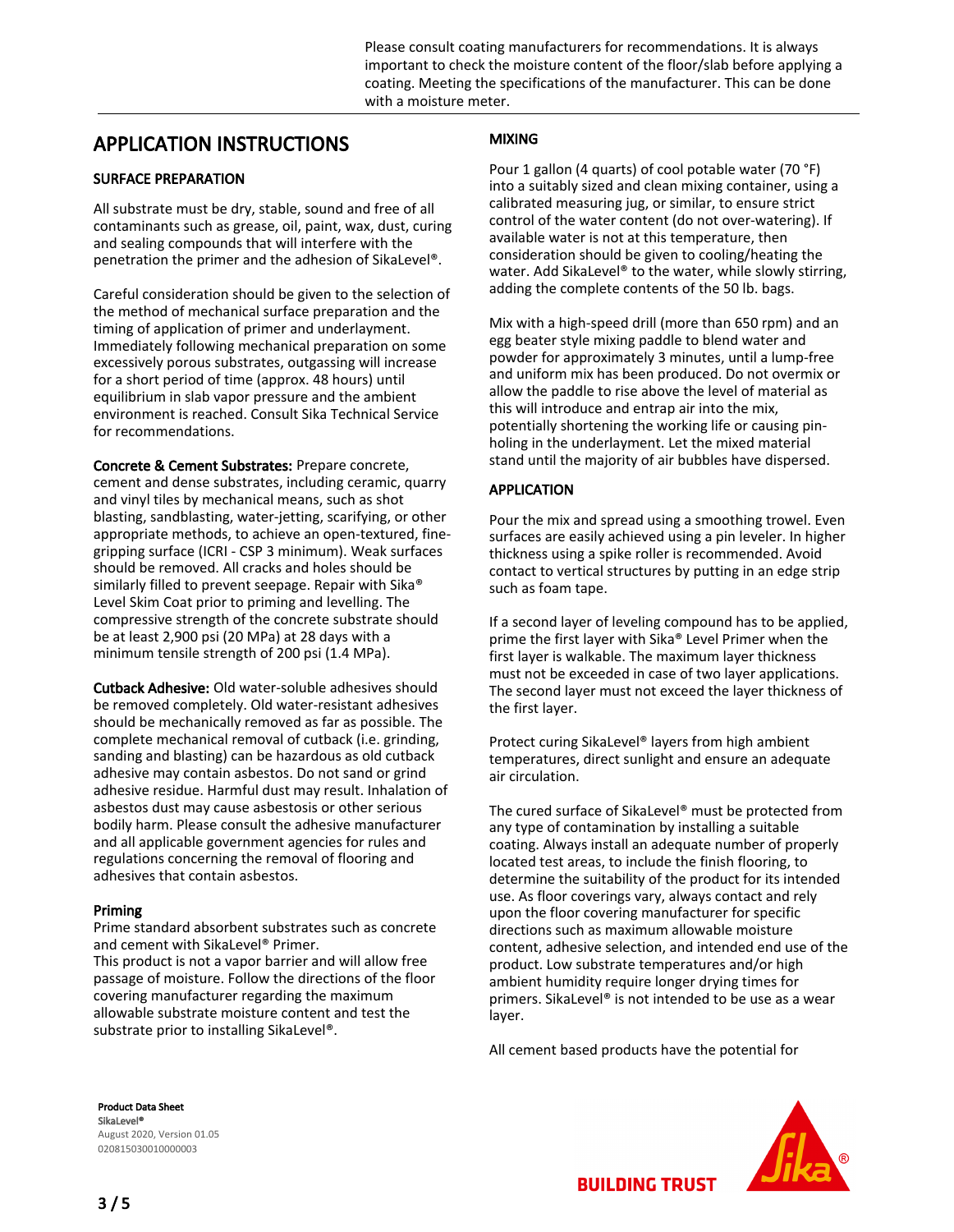cracking. Cracking, such as hair line cracking cannot be considered as a product defect or installation failure.

#### For large scale areas that require deeper applications, the following recommendations can be used to minimize material cost:

1. The material can be extended by adding up to 30 % of 20/30 grade sand during mixing to achieve up to 2" in one lift. A reduction in flow, approximately 15 %, can be expected. The final layer should be neat to allow for a smooth finished floor. When adding aggregate, expect coverage to increase by approximately .16 cu.ft. per 25 lbs of aggregate.

2. Pre-washed 3/8" pea-gravel can be pre-placed into the area being leveled allowing for up to 2" in one lift. Applicator must be aware that the aggregate can cause voids in the underlayment if not filled correctly. When adding aggregate, expect coverage to increase by approximately .16 cu.ft. per 25 lbs of aggregate. Multiple lifts can also be applied to achieve greater depths, making sure to prime with Sika® Level Primer in between lifts. If necessary, further detailed recommendations can be obtained by calling Sika Corporation's Technical Service Department. Over large areas, application by conventional piston, rotor-stator or underlayment type pumps is more appropriate. Thoroughly spike roll in two directions (90 °) to remove installation marks and any entrapped air, but avoid overworking.

#### CLEANING OF TOOLS

Clean tools in water immediately.

#### Disposal:

Empty packaging and dispose of in accordance with federal, state and local waste disposal regulations.

## LIMITATIONS

- **For interior use only. Not suitable for slopes or inclines**  $> 0.5 \%$
- Do not apply SikaLevel® onto based, chipboard, particle board, hardboard, metal, gypsumbased floors or dimensionally unstable substrates.
- Always prime concrete and cement substrates with Sika® Level Primer.
- Protect SikaLevel<sup>®</sup> from excessive heat and moving air

by turning off radiant heating and forced air ventilation for 24 hours before installation and while the underlayment is curing.

- Do not exceed the recommended water dosage and use clean potable water.
- Temperature variations will affect working time, with low temperatures extending drying times.
- Protect newly applied SikaLevel® from condensation and water for at least 24 hours.
- Prevent contaminants, dust and dirt from coming into contact with the underlayment for at least 4 hours and do not expose to rolling dynamic loads for 2 days (at 73 °F, 50 % R. H.).
- **.** If subsequent layers of SikaLevel<sup>®</sup> are installed on existing, cured SikaLevel®, mechanical preparation and re-priming is required.
- As the thickness of the underlayment will influence the time at which it can be overcoated or overlayed with stones, tiles, or coverings, the manufacturer of such materials must be consulted for guidance regarding substrate moisture content and other characteristics.
- SikaLevel® does not provide an aesthetic finish and is intended to receive a final floor covering.
- For adhesives other than SikaBond®, we recommend a test application prior to use.
- All cement based products have the potential for cracking. Cracking, such as hair line cracking cannot be considered as a product defect or installation failure.

## BASIS OF PRODUCT DATA

Results may differ based upon statistical variations depending upon mixing methods and equipment, temperature, application methods, test methods, actual site conditions and curing conditions.

## OTHER RESTRICTIONS

See Legal Disclaimer.

## ENVIRONMENTAL, HEALTH AND SAFETY

For further information and advice regarding transportation, handling, storage and disposal of chemical products, user should refer to the actual Safety Data Sheets containing physical, environmental, toxicological and other safety related data. User must read the current actual Safety Data Sheets before using any products. In case of an emergency, call CHEMTREC at 1-800-424-9300, International 703-527-3887.

Product Data Sheet SikaLevel® August 2020, Version 01.05 020815030010000003



**BUILDING TRUST**